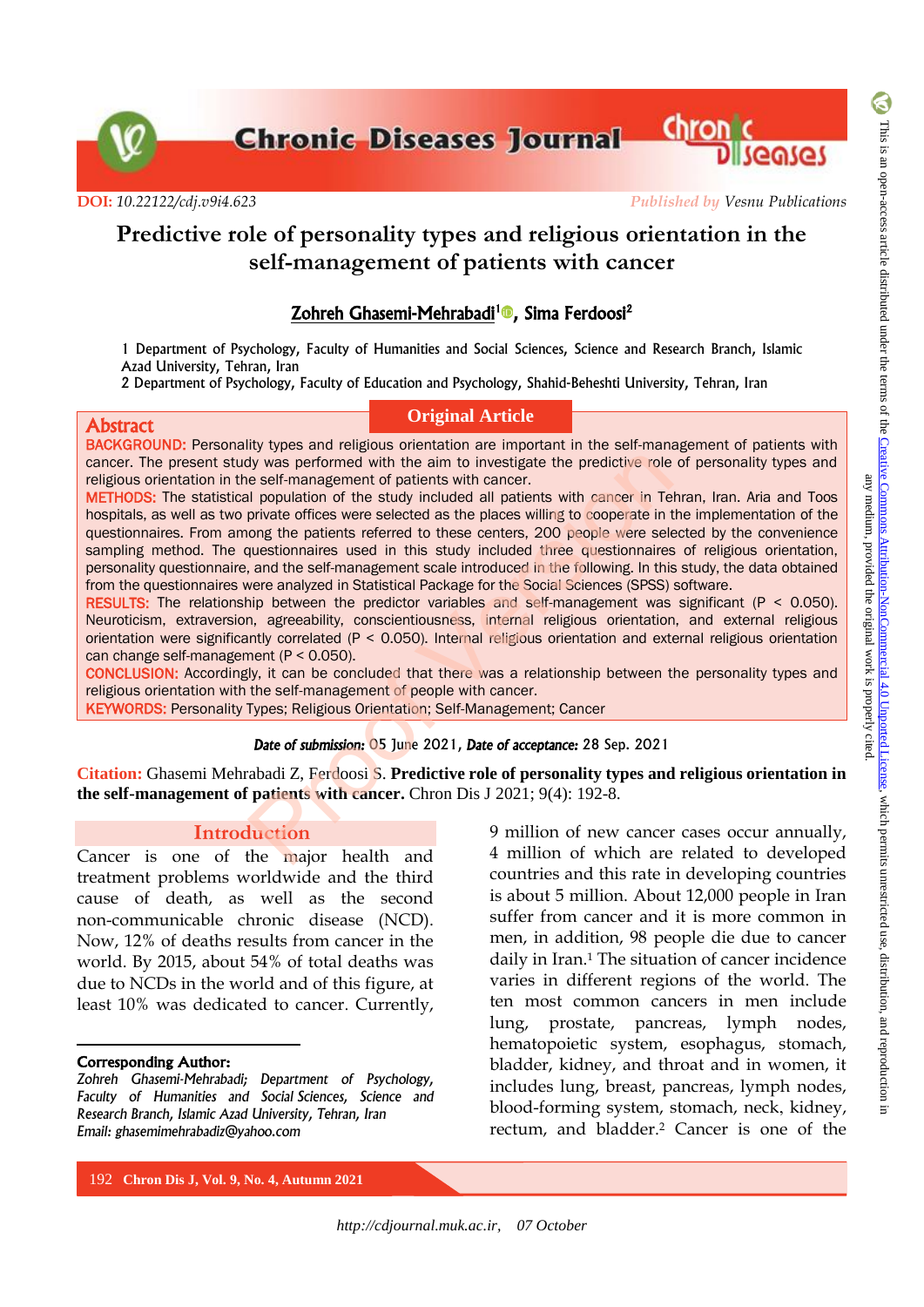main causes of death among children, so that in the United States of America, among the 1-14 year old children, it is the second cause of death after unintentional injuries, and in the age group of 1-19 years, it has also been known as the fourth cause of death in men and the second cause of death in women.<sup>3</sup> In Iran, studies conducted in the field of cancer are often on the subject of epidemiology of this disease in different cities.<sup>4</sup> Some studies have also examined the role of psychological factors such as depression and anxiety in cancer treatment trend.<sup>5</sup> In the meantime, life expectancy, resilience, and efficacy are important psychological factors that are investigable in patients with cancer.<sup>6</sup> Therefore, it can be said that cancer is a serious illness associated always with psychological problems and pathologies. Cancer, however, creates considerable stress and may lead to acute or chronic maladaptive psychological reactions and people with cancer suffer from a high degree of psychological problems.<sup>7,8</sup> In this study, personality and religious orientation were assumed as predictor factors of self-management in patients with cancer. Self-management does not mean changing attitude and personality, rather it means bringing behavior under control and if necessary, making changes on it; in other words, self-management stems from social learning.<sup>9</sup> The most important event that will occur certainly in the future beyond technology or ecommerce is a fundamental change and evolution in human life. That will be along with significant and increasing growth of the number of humans, for who the first necessary step is self-management. The reason for this issue is the lack of preparedness opportunities and necessary capacity of community for dealing with this.<sup>10</sup> It should be noted that self-management is a voluntary process, not a compulsory one. In other words, self-management is performed by the people themselves rather than by coercion from Example the studies are the study of the theorem is a serious districtional distribution in the study of the study of the study of the study of the study of the study of the study of the study of the study of the study of

others, therefore it practicality and restfulness dose not far away expectation and mind and this is possible. The main concern of researchers in this study was to answer the question of whether the type of personality and religious orientation of a person with cancer is determining in his/her self-management and whether it is a predictive factor? The main purpose of this study was to examine the predictive role of personality types and religious orientation in the selfmanagement of people with cancer.

# **Methods**

The present study was a retrospective, descriptive, and correlational study with the statistical population including all patients with cancer in Tehran City, Iran in 2018.

Aria and Toos hospitals and two private polyclinics were selected as places to implement the questionnaires in. 200 patients referred to these centers were selected using the convenience sampling method. The patients were selected from among those suffering from different types of cancer such as liver, bladder, breast, and gastric cancer. All patients were in the severe stage of the disease and they were referred for chemotherapy.

The study inclusion criteria were diagnosis of cancer based on pathological results, no critical condition of the patients when completing the questionnaires, and consent to participate in the study. All patients were assured that the information would be kept in secret. In addition, all questionnaires were submitted for patients and were then collected after they completed them. The questionnaires used in this study were three questionnaires: Religious Orientation Scale (ROS), personality questionnaire, and self-management questionnaire.

*ROS:* This test, which consists of 21 items, was provided to the subjects and after assuring them of maintaining the fidelity of the answers provided by them, they were asked to mark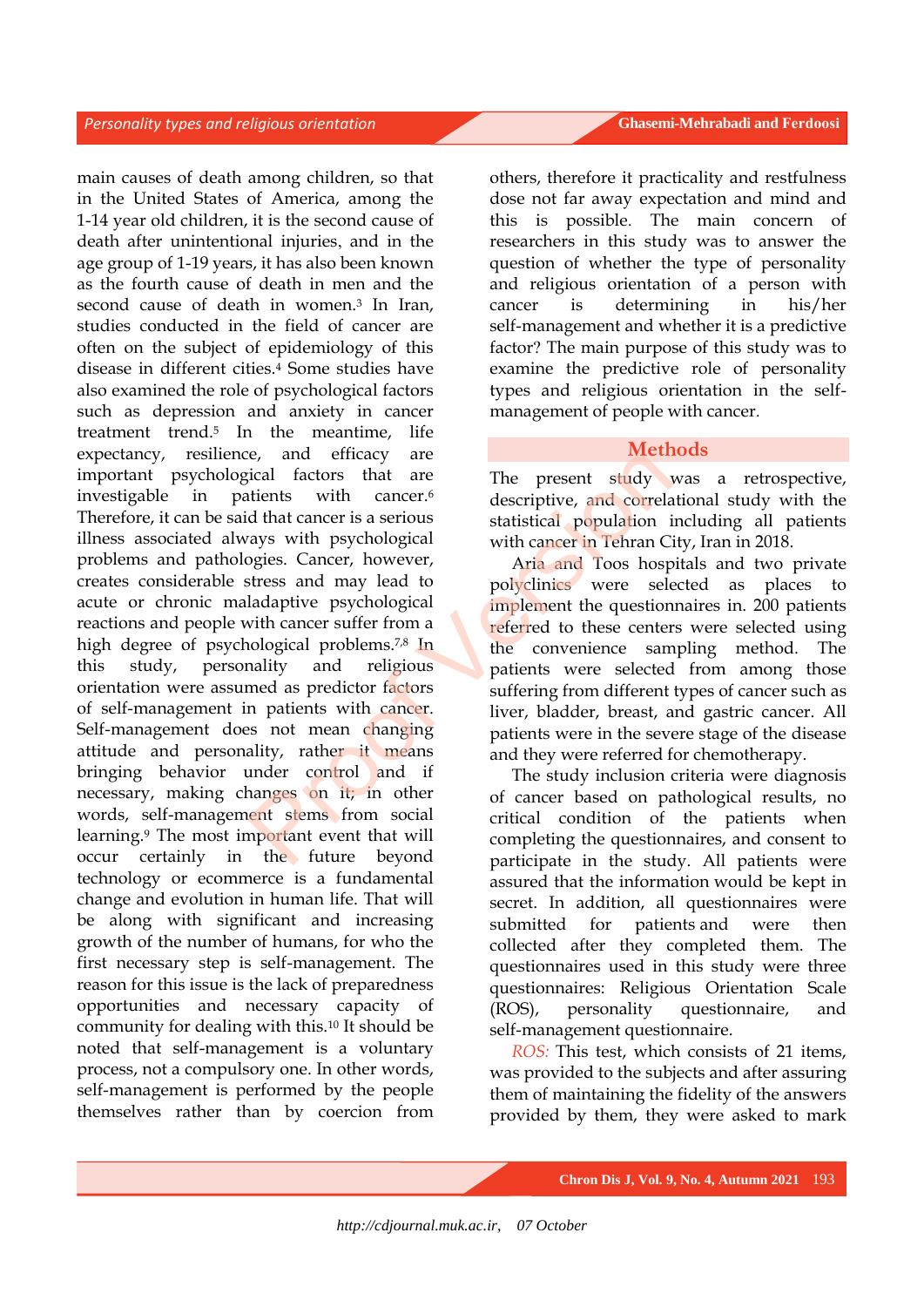their feelings and attitudes to each of the expressions with full sign and select one of the options. This scale is based on the Likert scale, with options ranging from strongly disagree to strongly agree and answers given a score of 1 to 5, respectively. In this way, options a, b, c, and d respectively get a score of 1, 2, 4, and 5, and unanswered phrases get a score of 3.

For example, for the item "I think only religion gives me the most comfort in times of sorrow and misery," the subject chooses one of the following four options to express his or her feelings:

A- Strongly disagree / B- Almost disagree / C- Almost agree / D- Strongly agree

The sum of the scores of items 1 to 12 determines the degree of external religious orientation of the subject and the sum of the scores of items 13 to 21 determines the score of his/her inner religious orientation. <sup>11</sup>This test was translated to Persian and standardized in 1999. Its internal consistency (IC) according to the Cronbach's alpha was 0.71 and its retest reliability was 0.74.12,13

*Big Five Inventory–2 Short Form (BFI-2-S)/ NEO-Five Factor Inventory (NEO-FFI):* The NEO questionnaire is one of the newest questionnaires related to the assessment of personality construction based on the perspective of factor analysis. In terms of reflecting the 5 main factors, this test is considered as a comprehensive model based on factor analysis today and its wide application in evaluating the personality of healthy people and also in clinical affairs can be one of the most appropriate tools for evaluating personality. The questionnaire has two forms, one (S) for personal reports which includes 240 five-point questions from strongly agree to strongly disagree, graded by the subject and suitable for men and women of all ages. The other is called the (R) or revised form and is based on observer ratings. This questionnaire also has a short form called (NEO-FFI) which is a questionnaire of 60 items

and is used to evaluate the 5 main factors of personality. If the test time is very limited and general information about the personality is sufficient, this questionnaire is used. The answer to this questionnaire is based on the Likert scale (strongly disagree, disagree, indifferent, agree, and strongly agree). The scoring of the short form of this questionnaire, NEO-FFI, is not the same in all cases. In scoring some cases of the short form of the questionnaire we have strongly disagree, disagree, indifferent, agree, and completely agree with a score of 4, 3, 2, 1, and 0, respectively. While some other materials of this short form are scored in reverse. In standardization of the NEO test, the correlation coefficient of the 5 main dimensions was 0.56 to 0.87. The Cronbach's alpha coefficients in each of the main factors of neuroticism, extraversion, receptivity, adaptation, and conscientiousness were 0.86, 0.73, 0.56, 0.68, and 0.87, respectively. In order to evaluate the content validity of this test, the correlation between the two forms of personal report (S) and the observer evaluation form (R) was used, with a maximum correlation of 0.66 in the extraversion factor and a minimum of 0.45 in the compatibility factor.13,14 e / b-Almost disagree / b, respectively. While skores of items 1 to standardization of the correlation of the dimensions was 0.56 to determines the score of alpha coefficients in each solution.<sup>11</sup> This test is determined

*Thinking Styles Inventories (TSI):* This questionnaire was designed was by Sternberg and Wegener and the answer to each question is determined on a 7-point scale. This questionnaire is scored using the Likert scale with scores of 1 to 7 for the options. In this questionnaire, each of the five items evaluates one of the 13 thinking styles. The Cronbach's alpha coefficients for thinking styles inventories have been reported for 13 styles from 0.50 to 0.80. Zhang studied the internal validity of the questionnaire through factor analysis of principal components and using the Oblimin rotation. Four streaks explained 0.73 of the variance of the data. The first streak showed a high factor load on the first type of styles (legal, free-thinking, and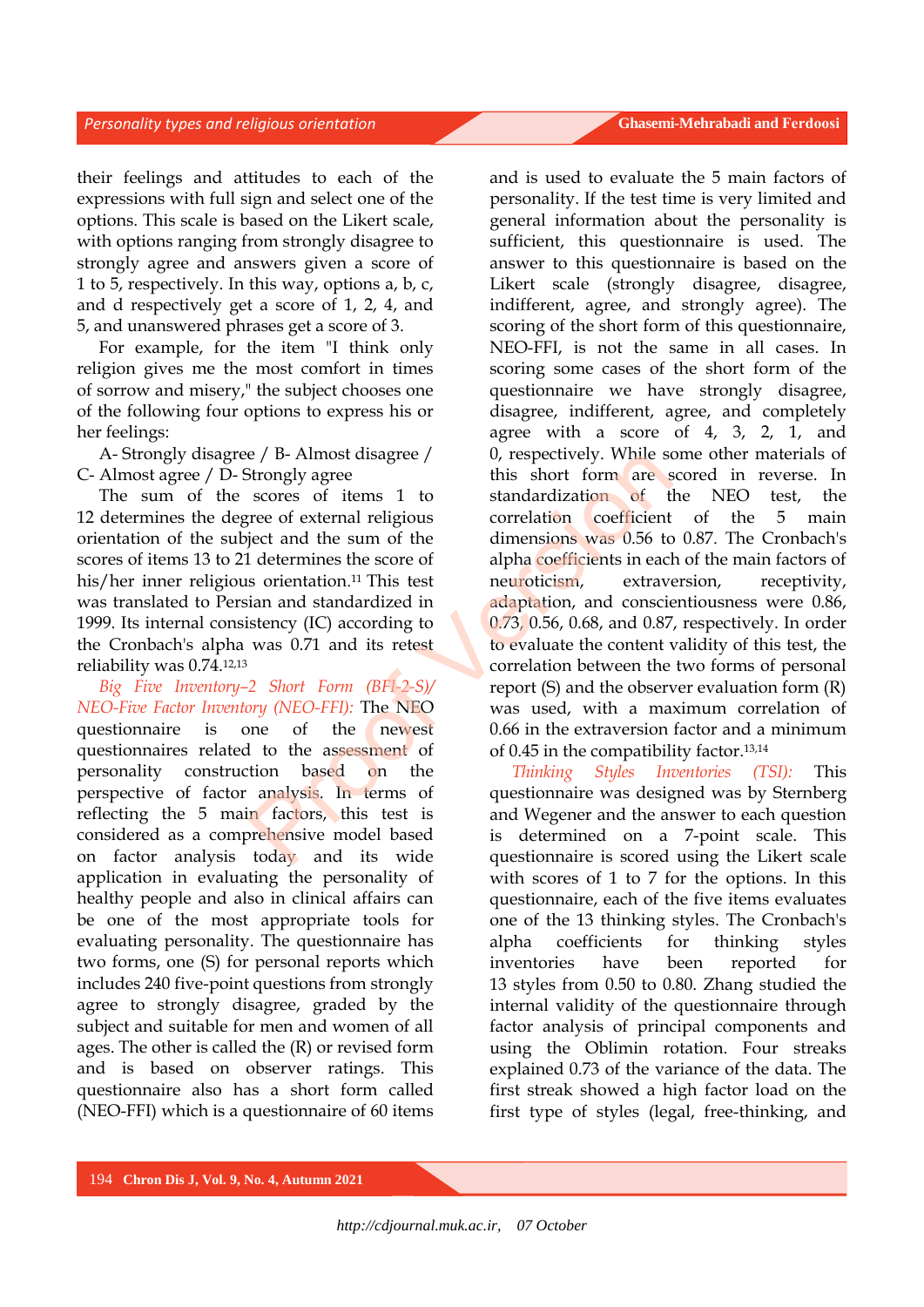judicial). The second streak was determined through the second type of styles (executive, conservative, and royal). The third included levels of psychological self-management (general versus partial) and finally, the fourth included the dual domains of psychological self-management (internal versus external).<sup>15</sup>

*Statistical Analysis:* In this study, Statistical Package for the Social Sciences (SPSS) software (version 16.0, SPSS Inc., Chicago, IL, USA) was used to analyze the data obtained from the information obtained based on the responses. Data analysis and interpretation were performed in two sections: descriptive statistics and inferential statistics. In the descriptive statistics section, data frequency analysis, frequency percentage, mean, median, and standard deviation (SD) were performed. In the inferential statistics section, the main hypothesis and sub-hypotheses were analyzed using focal correlation coefficient analysis and multiple regressions ( $P < 0.050$ ).

# **Results**

In this study, 123 (61.5%) of the patients were women. The mean  $\pm$  SD of the age of the patients was  $48.73 \pm 6.25$  years. The Pearson correlation coefficient and regression analysis were used to determine the role of fatigue and depression in personality types and religious orientation in the self-management of patients with cancer. The Shapiro-Wilk test was employed to measure the fitting of predictive and criterion variables. The results of the Shapiro-Wilk test showed that the scores of variables did not differ significantly from the Sections. uescriptive<br>
section, data frequency<br>
section, data frequency<br>
reentage, mean, median,<br>
m (SD) were performed.<br>
The main and VIF was less that<br>
probless were analyzed<br>
original internal is the study hypotheses (T

normal curve, indicating the normal distribution of the study variables  $(P > 0.050)$ .

Linearity of the relationship between the criterion variable and predictive variable showed that other predictor variables were kept constant. The data analysis results indicated that the relationship between the predictor variables and the criterion variable (self-management) followed this assumption (P < 0.050). Another predictor of regression analysis was the lack of correlation between odor predictor variables (linear multiplicity) which was used to assess the validity or tolerance of variables and variance inflation factor (VIF). Degree of tolerance was close to 1 and VIF was less than 2. Therefore, by fulfilling the assumptions of the Pearson correlation coefficient and stepwise regression, it was possible to use these tests to investigate the study hypotheses (Table 1).

The predictor variables of neuroticism, extraversion, agreeability, conscientiousness, internal religious orientation, and external religious orientation were significant. Stepwise regression analysis was used to determine contribution of each predictor variable in explaining variance of patients' selfmanagement (Table 2).

The results showed that in the third step, the variable predicting conscientiousness was the last variable included in the analysis. The correlation coefficient calculated in this step was 0.386. Additionally, the coefficient of determination (COD) indicated that neuroticism, agreeableness, and conscientiousness could explain 0.296 of change in self-management.

| <b>Variables</b>                  |                       | $\mathbf{2}$      | 3     | 4          | 5          | 6          |            | 8 |
|-----------------------------------|-----------------------|-------------------|-------|------------|------------|------------|------------|---|
| 1. Neuroticism                    |                       |                   |       |            |            |            |            |   |
| 2. Extraversion                   | $-0.473$ <sup>*</sup> |                   |       |            |            |            |            |   |
| 3. Openness                       | $-0.063$              | $0.138^{\degree}$ |       |            |            |            |            |   |
| 4. Agreeableness                  | $-0.429$ **           | $0.487**$         | 0.071 |            |            |            |            |   |
| 5. Conscientiousness              | $-0.417***$           | $0.446***$        | 0.053 | $0.402$ ** |            |            |            |   |
| 6. Internal religious orientation | $-0.563$ **           | $0.273***$        | 0.066 | $0.367**$  | $0.433***$ |            |            |   |
| 7. External religious orientation | $-0.486$ **           | $0.386^{**}$      | 0.038 | $0.321***$ | $0.396***$ | $0.196$ ** |            |   |
| 8. Self-management                | $-0.377***$           | $0.198***$        | 0.057 | $0.294***$ | $0.274***$ | $0.371***$ | $0.342***$ |   |
| $P > 0.050$ , $P > 0.010$         |                       |                   |       |            |            |            |            |   |

#### **Table 1. Correlation matrix of the study variables**

**Chron Dis J, Vol. 9, No. 4, Autumn 2021** 195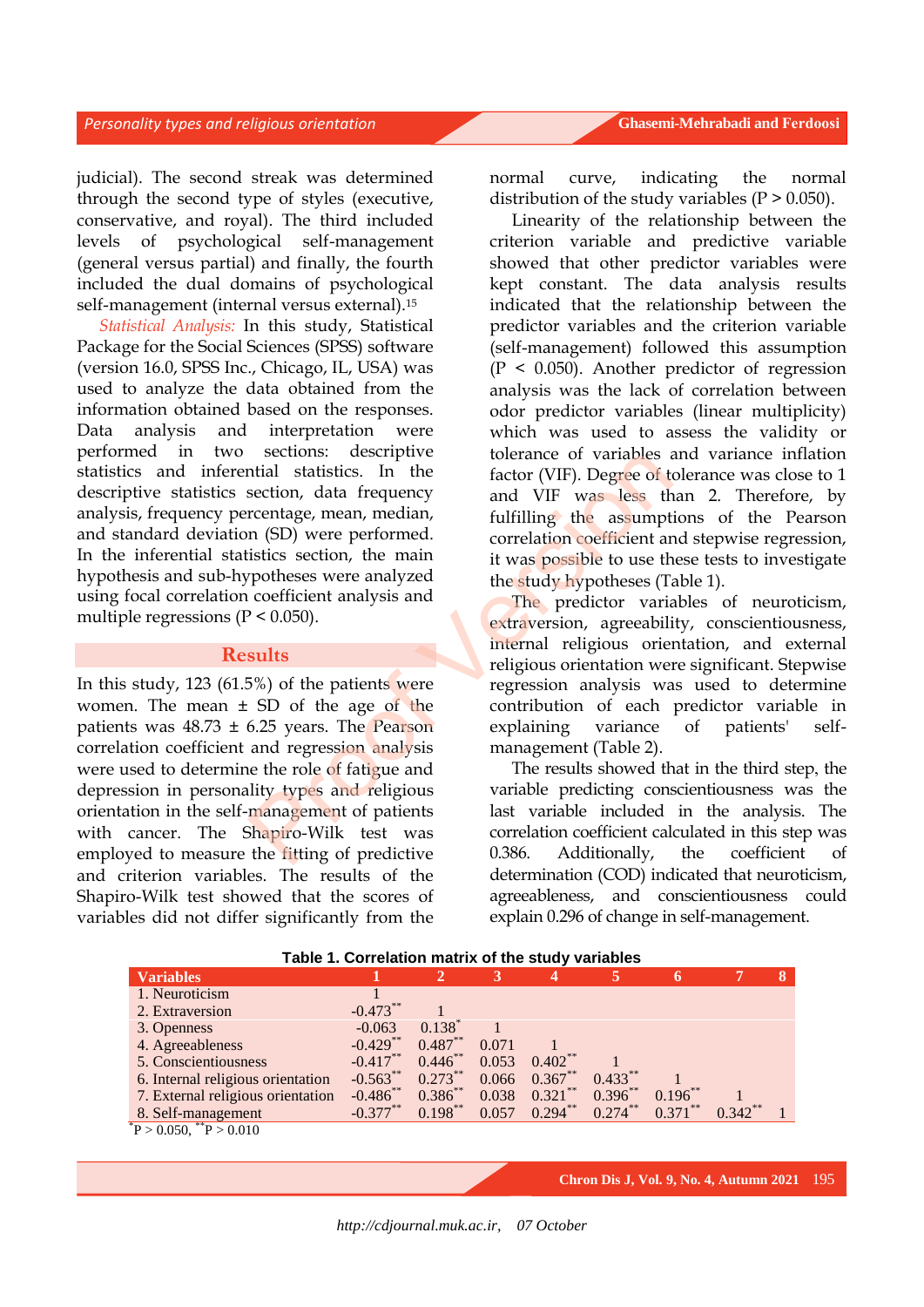| Table 2. Predicting self-management based on personality traits |                    |          |          |  |  |  |                                      |  |
|-----------------------------------------------------------------|--------------------|----------|----------|--|--|--|--------------------------------------|--|
| <b>Step</b>                                                     | <b>Variables</b>   |          |          |  |  |  |                                      |  |
|                                                                 | Constant           | $-0.901$ |          |  |  |  |                                      |  |
|                                                                 | <b>Neuroticism</b> | $-0.401$ | $-0.241$ |  |  |  | $0.386$ $0.296$ $24.75$ $< 0.001$ ** |  |
|                                                                 | Agreeableness      | 0.294    | 0.196    |  |  |  |                                      |  |
|                                                                 | Conscientiousness  | 0.263    | 0.188    |  |  |  |                                      |  |
| $P > 0.050$ ,                                                   | $\sqrt{P} > 0.010$ |          |          |  |  |  |                                      |  |

In the second step, the variable predicting external religious orientation was the last variable included in the analysis. The correlation coefficient calculated in this step was 0.441. Moreover, COD indicated that internal religious orientation and external religious orientation could explain 0.217 of change in self-management (Table 3).

## **Discussion**

This study aimed to investigate the predictive role of personality types and religious orientation in the self-management of patients with cancer. The results obtained of the study findings indicate that the main hypothesis of the study was confirmed. Independent variables were predictors of the study dependent variables. This means that the type of personality and religious orientation in a person with cancer are two predictive factors in his/her self-management during coping with the disease. In fact, personality types such as neuroticism, consent, and conscientiousness have a religious orientation (internal or external). It is possible to predict what the level of self-management in a person looks like. The findings of the current study were similar to those of the studies by Renn et al.,16 Jerant et al.,<sup>17</sup> Lundberg and Thrakul,<sup>18</sup> and Heidari et al.19 In addition to the disease, patients with cancer also face problems and side effects caused by it. However, due to the variety of

needs and concerns of patients with cancer, it is very important to know their needs and concerns. Understanding the needs and interests of patients with cancer is important. Professional staff, especially nurses, as the main providers of health services, can provide appropriate care, support, and counseling services for patients and families by prioritizing care for patients with cancer. Since poor mental health is a risk factor in reducing the survival rate of patients with cancer and an important factor in patients not accepting medical services, as a person improves their management ability, the unmet needs caused by the disease will decrease. Therefore, mental disorders are very stressful for the patient and families and lead to incompatibility with the disease and its effects. It also has a negative impact on interpersonal relationships, treatment process, and disease prognosis in patients with cancer, in addition to increasing treatment costs and disability or hospitalization of patients.20,21 Planning for nursing care, mental health promotion, timely identification of patients, and group training program as components of the treatment plan for patients with cancer, especially patients with mental and psychological risk factors is essential. Self-management and reducing the level of unmet needs of people can play an important role in increasing the patient's therapeutic capacity.22,23 From the services for pathents are, supporting the propertion of the services for pathents of pathents of pathents of pathents are served to provide the survival rate of pathent of pathent is obtained of the study the main

| Table 3. Predicting self-management based on religious orientation |                                                                                        |       |                 |  |  |  |  |
|--------------------------------------------------------------------|----------------------------------------------------------------------------------------|-------|-----------------|--|--|--|--|
| <b>Step</b>                                                        | <b>Variables</b>                                                                       | В     |                 |  |  |  |  |
|                                                                    | Constant                                                                               | 21.30 | $\qquad \qquad$ |  |  |  |  |
|                                                                    | Internal Religious Orientation  0.443  0.291  0.441  0.217  17.89  0.000 <sup>**</sup> |       |                 |  |  |  |  |
|                                                                    | External Religious Orientation 0.419 0.257                                             |       |                 |  |  |  |  |
|                                                                    | $P > 0.050$ , $^*P > 0.010$                                                            |       |                 |  |  |  |  |
|                                                                    |                                                                                        |       |                 |  |  |  |  |

**Table 3. Predicting self-management based on religious orientation** 

196 **Chron Dis J, Vol. 9, No. 4, Autumn 2021**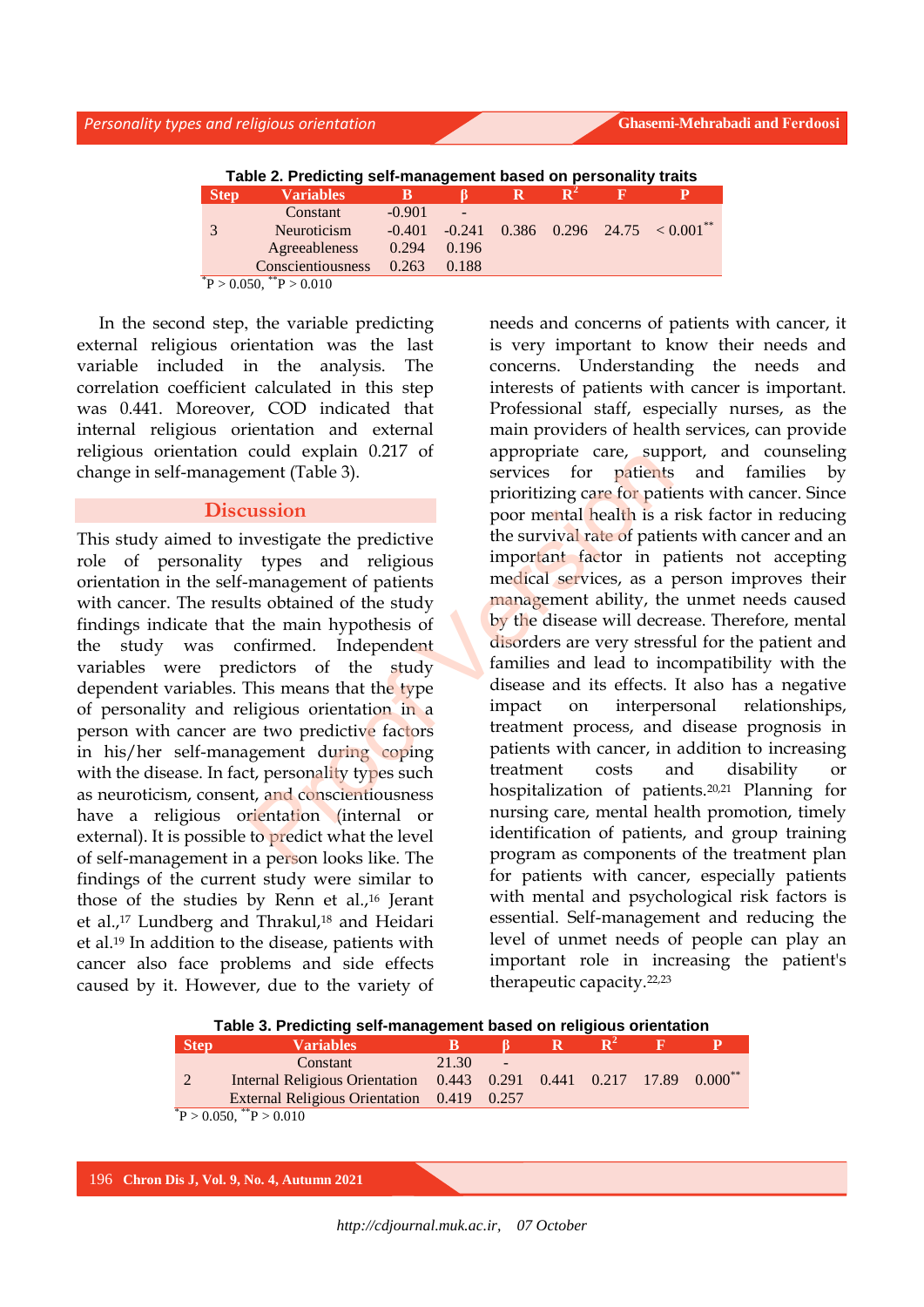Therefore, we suggest that in future studies, education based on coping strategies and adaptation to the rate of mental disorders in patients with cancer and its impact be examined on individuals. This study, like previous and similar studies, emphasized the relationship between psychological factors such as personality and religious orientation with a variable such as self-management in people with chronic disease (cancer). Patients with cancer are advised to check the patients' mental state and physical condition to participate in psychological tests and psychological health in each patient by participating in psychological tests and counseling. Medical and nursing staffs in the oncology departments are advised to control and monitor the patients' mental condition with psychologists and expert counselors.

# **Conclusion**

Patients with cancer live with other people in the community and their personality will not change when involved with the disease, rather it is their way of thinking and selfmanagement that can underpin their evolution and development of dynamic ideas. meach patient by<br>
whological tests and<br>
a margin staffs in the Dresser R, Elinck A, et and the same different types of genome<br>
ients' mental condition<br>
and different types of genome<br>
ients' mental condition<br>
and dinical fa

# **Conflict of Interests**

Authors have no conflict of interests.

# **Acknowledgments**

The authors would like to appreciate all participants in the study, Science and Research Branch, Islamic Azad University and Shahid Beheshti University, Tehran, Iran.

#### **References**

- 1. Hosseinian E, Soudani M, Mehrabizadeh Honarmand M. Efficacy of group logotherapy on cancer patients' life expectation. Int J Behav Sci: 2010; 3(4): 287-92. [In Persian].
- 2. Suddarth DS, Brunner LS, O'Connell Smeltzer SC. Brunner & Suddarth's Textbook of Medical-surgical Nursing: Biophysical and psychosocial concepts in nursing practice: Homeostatis, stress, and adaptation.

Philadelphia, PA: Lippincott Williams & Wilkins; 2008.

- 3. Bayrami M, Nemati Sogolitappeh F. A comparison of personality dimensions, type c and coping strategies in cancer patients and normal groups. Journal of Psychology 2009; 3(12): 17-39.
- 4. Dolatkhah R, Somi MH, Bonyadi MJ, Asvadi Kermani I, Farassati F, Dastgiri S. Colorectal cancer in Iran: Molecular epidemiology and screening strategies. J Cancer Epidemiol 2015; 2015: 643020.
- 5. Aryankhesal A, Ghashghaee A, Sardari E, Mahmoudi S, Alihosseini S, Dehnad A, et al. Prevalence of depression in patients with cancer in Iran: A systematic review and meta-analysis. BMJ Support Palliat Care 2019; bmjspcare-2018-001724.
- 6. Thornton J. People with learning disabilities have lower life expectancy and cancer screening rates. BMJ 2019; 364: l404.
- 7. Kaphingst KA, Ivanovich J, Lyons S, Biesecker B, Dresser R, Elrick A, et al. Preferences for learning different types of genome sequencing results among young breast cancer patients: Role of psychological and clinical factors. Transl Behav Med 2018; 8(1): 71-9.
- 8. Swann R, McPhail S, Witt J, Shand B, Abel GA, Hiom S, et al. Diagnosing cancer in primary care: results from the National Cancer Diagnosis Audit. Br J Gen Pract 2018; 68(666): e63-e72.
- 9. Rezaeian M, Tabatabaei Z, Naeimi R, Nouri E, Esmaeeli A, Jamali M, et al. Knowledge, attitude and practice of Rafsanjan male pensioners towards prevention of prostate cancer in the year 2006. Ofogh-e-Danesh 2007; 12(4): 19-25. [In Persian].
- 10. Drucker DJ. Biologic actions and therapeutic potential of the proglucagon-derived peptides. Nat Clin Pract Endocrinol Metab 2005; 1(1): 22-31.
- 11. Khan AASI, Ghous RABI, Malik JA. Validation of the Urdu version of religious orientation scale. J Pak Psychiatr Soc 2016; 13(2): 8-11.
- 12. Khoshnevis E., Dezhakam F. Relationship between parents' religious orientation and their parenting styles with the children's mental well-Being. Knowledge Studies in the Islamic University 2018; 22(2): 241-60. [In Persian].
- 13.Costa PT, McCrae RR. The NEO personality inventory manual. Odessa, FL: Psychological Assessment Resources; 1985.
- 14. Herzberg PY, Brahler E. Assessing the big-five personality domains via short forms: A cautionary note and a proposal. Eur J Psychol Assess 2006; 22(3): 139-48.
- 15. Zhang LF. Relationship between thinking styles inventory and study process questionnaire. Pers Individ Dif 2000; 29(5): 841-56.
- 16. Renn RW, Allen DG, Fedor DB, Davis WD. The roles

**Chron Dis J, Vol. 9, No. 4, Autumn 2021** 197